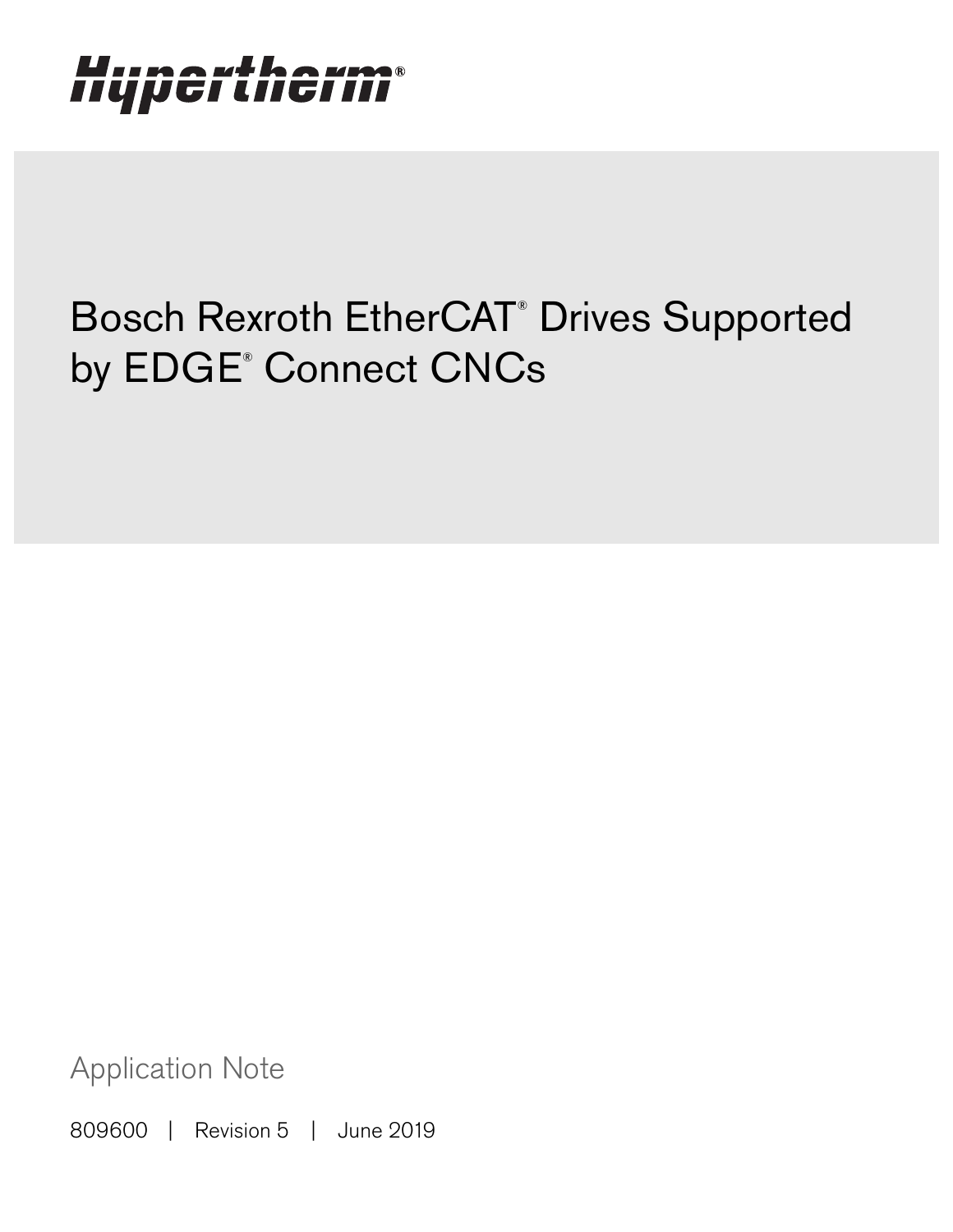### Hypertherm, Inc.

Etna Road, P.O. Box 5010 Hanover, NH 03755 USA 603-643-3441 Tel (Main Office) 603-643-5352 Fax (All Departments) info@hypertherm.com (Main Office Email)

800-643-9878 Tel (Technical Service) technical.service@hypertherm.com (Technical Service Email) 800-737-2978 Tel (Customer Service)

customer.service@hypertherm.com (Customer Service Email)

866-643-7711 Tel (Return Materials Authorization) 877-371-2876 Fax (Return Materials Authorization) return.materials@hypertherm.com (RMA email)

### Hypertherm México, S.A. de C.V.

Avenida Toluca No. 444, Anexo 1, Colonia Olivar de los Padres Delegación Álvaro Obregón México, D.F. C.P. 01780 52 55 5681 8109 Tel 52 55 5683 2127 Fax Soporte.Tecnico@hypertherm.com (Technical Service Email)

#### Hypertherm Plasmatechnik GmbH

Sophie-Scholl-Platz 5 63452 Hanau **Germany** 00 800 33 24 97 37 Tel 00 800 49 73 73 29 Fax

### 31 (0) 165 596900 Tel (Technical Service)

00 800 4973 7843 Tel (Technical Service) technicalservice.emea@hypertherm.com (Technical Service Email)

### Hypertherm (Singapore) Pte Ltd.

82 Genting Lane Media Centre Annexe Block #A01-01 Singapore 349567, Republic of Singapore 65 6841 2489 Tel 65 6841 2490 Fax Marketing.asia@hypertherm.com (Marketing Email) TechSupportAPAC@hypertherm.com (Technical Service Email)

#### Hypertherm Japan Ltd.

Level 9, Edobori Center Building 2-1-1 Edobori, Nishi-ku Osaka 550-0002 Japan 81 6 6225 1183 Tel 81 6 6225 1184 Fax HTJapan.info@hypertherm.com (Main Office Email) TechSupportAPAC@hypertherm.com (Technical Service Email)

### Hypertherm Europe B.V.

Vaartveld 9, 4704 SE Roosendaal, Nederland 31 165 596907 Tel 31 165 596901 Fax 31 165 596908 Tel (Marketing) 31 (0) 165 596900 Tel (Technical Service) 00 800 4973 7843 Tel (Technical Service)

technicalservice.emea@hypertherm.com (Technical Service Email)

### Hypertherm (Shanghai) Trading Co., Ltd.

B301, 495 ShangZhong Road Shanghai, 200231 PR China 86-21-80231122 Tel 86-21-80231120 Fax

86-21-80231128 Tel (Technical Service) techsupport.china@hypertherm.com (Technical Service Email)

### South America & Central America: Hypertherm Brasil Ltda.

Rua Bras Cubas, 231 – Jardim Maia Guarulhos, SP – Brasil CEP 07115-030 55 11 2409 2636 Tel tecnico.sa@hypertherm.com (Technical Service Email)

#### Hypertherm Korea Branch

#3904. APEC-ro 17. Heaundae-gu. Busan. Korea 48060 82 (0)51 747 0358 Tel 82 (0)51 701 0358 Fax Marketing.korea@hypertherm.com (Marketing Email) TechSupportAPAC@hypertherm.com (Technical Service Email)

#### Hypertherm Pty Limited

GPO Box 4836 Sydney NSW 2001, Australia 61 (0) 437 606 995 Tel 61 7 3219 9010 Fax au.sales@Hypertherm.com (Main Office Email) TechSupportAPAC@hypertherm.com (Technical Service Email)

### Hypertherm (India) Thermal Cutting Pvt. Ltd

A-18 / B-1 Extension, Mohan Co-Operative Industrial Estate, Mathura Road, New Delhi 110044, India 91-11-40521201/ 2/ 3 Tel 91-11 40521204 Fax HTIndia.info@hypertherm.com (Main Office Email) TechSupportAPAC@hypertherm.com (Technical Service Email)

© 2019 Hypertherm Inc. All rights reserved.

EDGE Connect, Phoenix, and Hypertherm are trademarks of Hypertherm, Inc. and may be registered in the United States and/or other countries. EtherCAT is a trademark of Beckhoff Automation. All other trademarks are the property of their respective holders.

One of Hypertherm's long-standing core values is a focus on minimizing our impact on the environment. Doing so is critical to our, and our customers', success. We are always striving to become better environmental stewards; it is a process we care deeply about.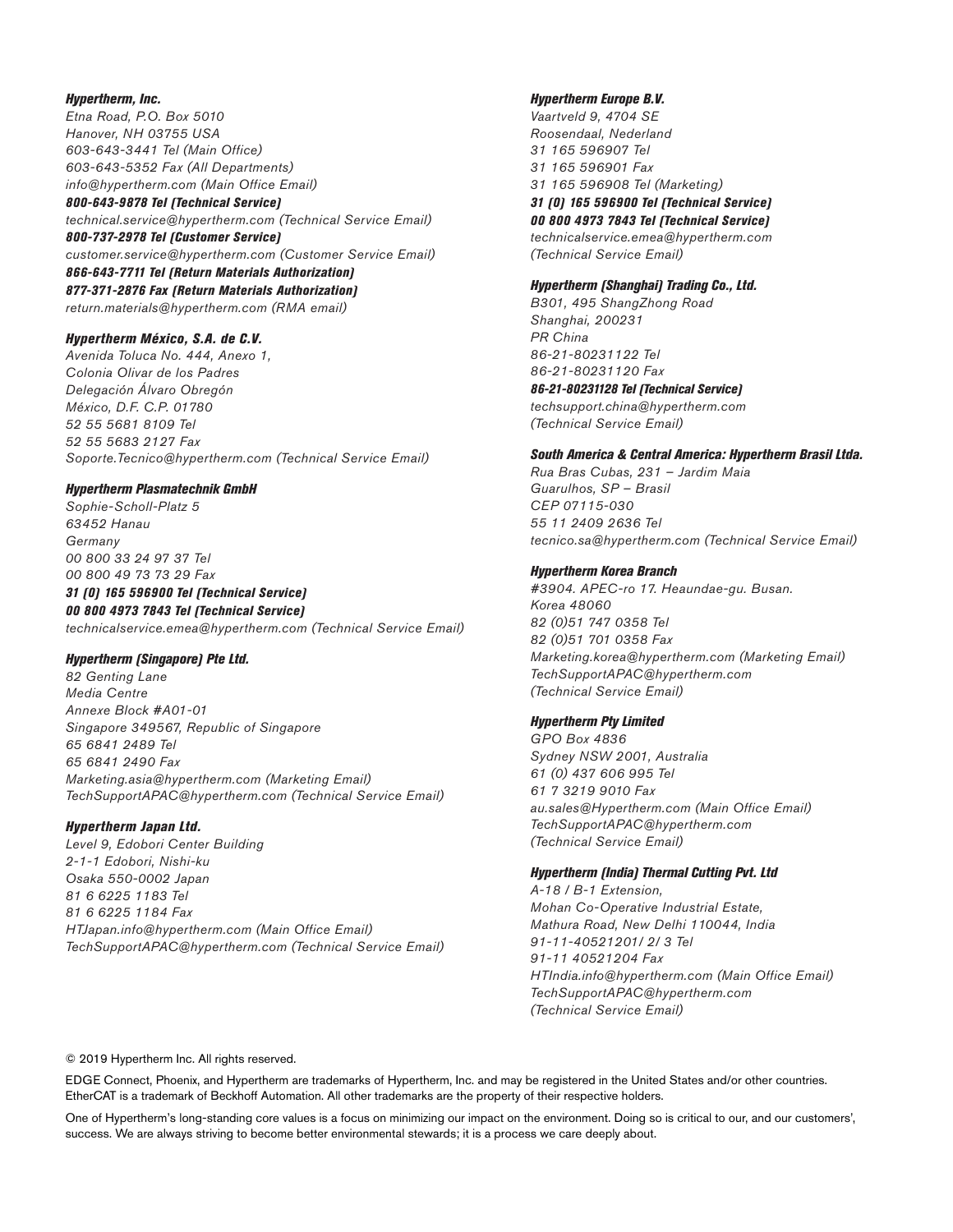### **Introduction**

The following information is provided to Hypertherm channel partners for reference purposes only, to help you select and configure an EtherCAT drive that is supported by EDGE Connect/T/TC CNCs.

> **NOTE:** Work in partnership with your drive manufacturer to select and configure the drives for your cutting system. Refer to your drive manufacturer's drive documentation for technical information about the drives.

When possible, the following information is provided to support integration of the drives with the cutting system and the CNC.

- Drive model supported
- Firmware revision supported
- Example drive amplifier file
- Setup and parameter notes

Setup files and parameters provided by Hypertherm can be used for the initial machine setup. We expect these files and parameters to be modified by the installer for the specific cutting system configuration and desired performance.

### **Supported Bosch Rexroth drives**

| <b>Series</b> | <b>Model</b>    | <b>Firmware</b>       | <b>Notes</b>                                                                |
|---------------|-----------------|-----------------------|-----------------------------------------------------------------------------|
| IndraDrive C  | HCS02.1E-W0XXX  | MPE-18y20 - MPE-20y16 | Requires Generation 2 control<br>$\bullet$<br>section and optional ET card. |
|               |                 |                       | One analog input per drive<br>amplifier is supported.                       |
| IndraDrive Cs | HCS01.1E-W00XXX | MPE-18y20 - MPE-20y16 | Basic version is supported.<br>$\bullet$                                    |
|               |                 |                       | One analog input per drive<br>amplifier is supported.                       |
| IndraDrive Cs | HCS01.1E-W00XXX | MPE-20V24 or newer    | Basic version is supported.<br>٠                                            |
| Economy       |                 | <b>ONLY</b>           | One analog input per drive<br>٠<br>amplifier is supported.                  |

### **NOTE:**

- Mixing different brands of drives in one system has not been tested and is not recommended.
- All drives must support and be configured for a 1 ms update rate.

**NOTE:** Make sure to follow the guidelines and instructions provided by the drive manufacturer.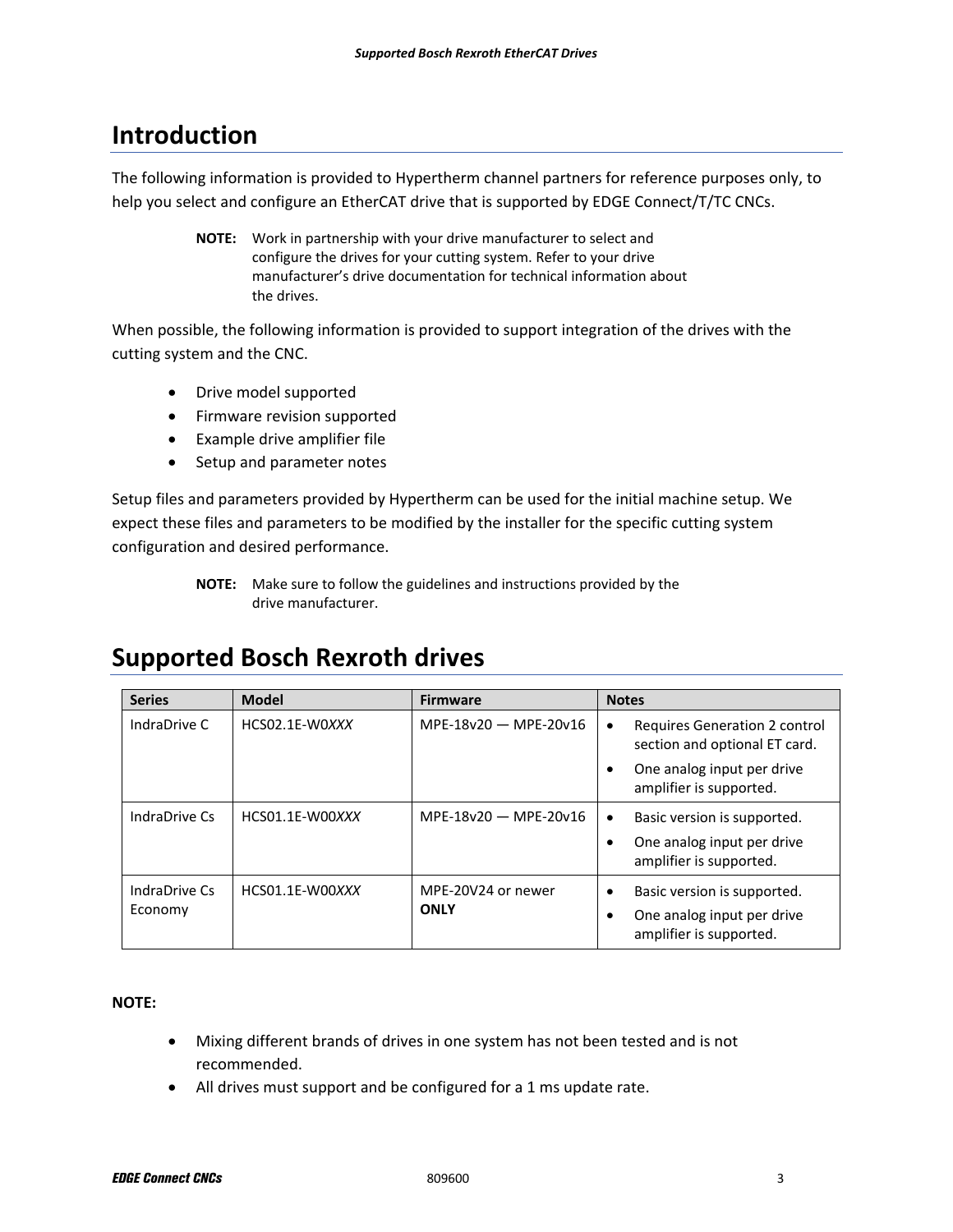Many drive amplifiers have I/O available for use. The need for additional I/O modules depends on the total number of I/O and the I/O style required. For a list of supported I/O modules, see the *EtherCAT® Drives and I/O Modules Supported by EDGE® Connect/T/TC CNCs* Application Note (809660).

### **Setup and parameters**

From a high level, the process of setting up your drives is as follows.

- 1. Install the firmware using the drive software.
- 2. Set up the drive parameters per the drive manufacturer's instructions.
- 3. Make sure the drives are communicating on the network.

This section helps with setting up the drive parameters. Work in partnership with your drive manufacturer to set up the drives for your cutting system. Refer to your drive manufacturer's drive documentation for more technical information about the drives.

Also refer to the following sections of the *EDGE® Connect Installation and Setup Manual* (809340).

- Section 3: *Machine stop strategies and table hardware*, for information about:
	- o How the CNC enables and disables the drives, and stops motion
	- o Drive enable signals
	- o Drive Enable output and Drive Disabled input
	- o Overtravel limits
	- o Safety circuit
- Section 5: *Machine Axes*, for information about:
	- o Axis orientation and positive motion
	- o Axis assignment and setup
- Section 7: *I/O Inputs and Outputs*, for information about:
	- o How Phoenix® assigns I/O
	- o Digital I/O and assignment
	- o Analog I/O and assignment

### **NOTE:**

Download and install version 14V16P1 or later of IndraWorks Ds on your Edge Connect CNC.

**NOTE:** For the fastest download and the least drive space usage, we recommend that you download the "without online help" version.

- All drives must be set up as linear axes.
- All drives must support and be configured for a 1 ms update rate.
- For proper scaling of following error and proper operation with Phoenix, all drives should be set to 16‐bit encoder feedback resolution.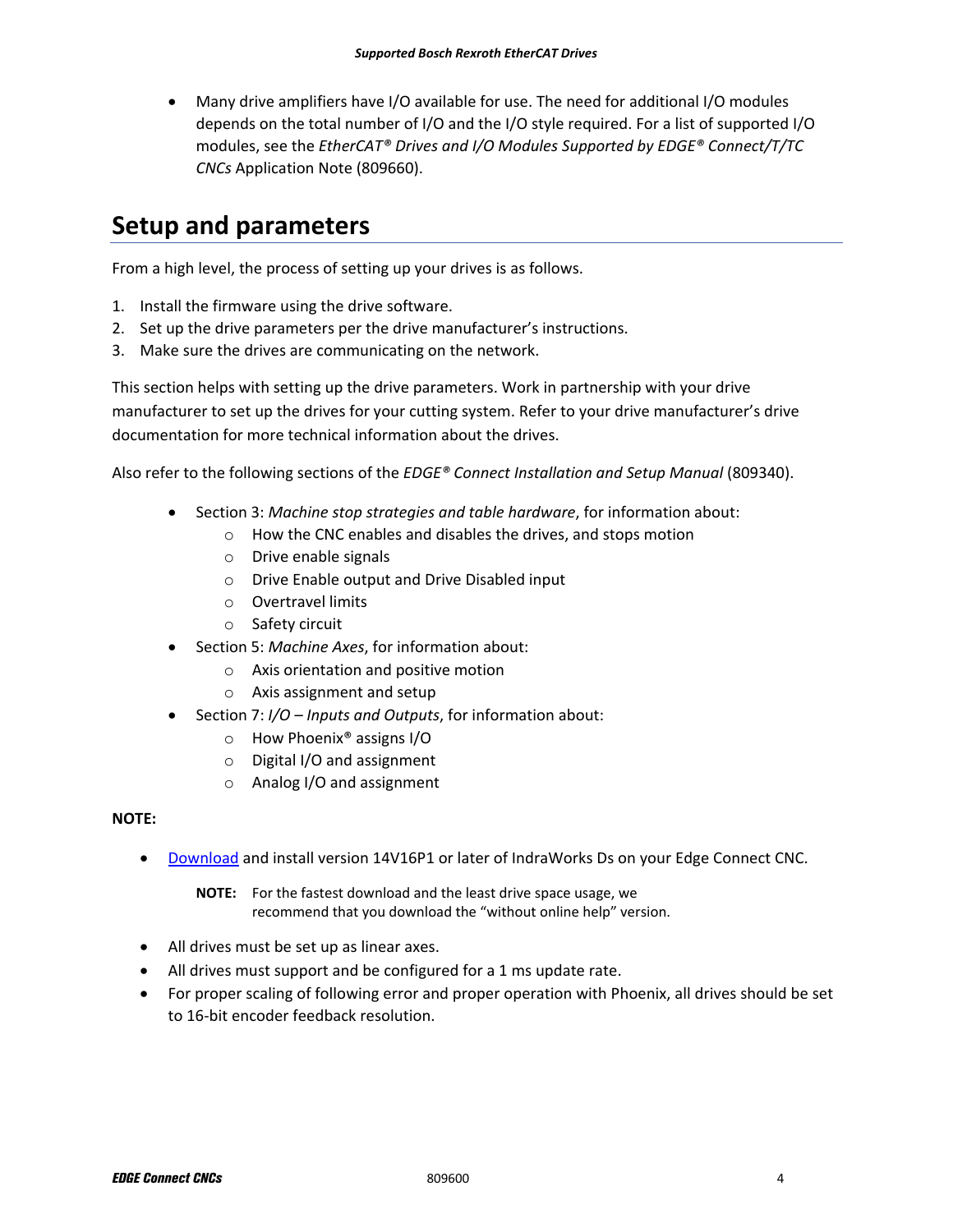### **Port Connection**

The port connection location on the drive is important for addressing. The X25 P1 Ethernet port on the drive is the input port from the CNC. The X24 P2 Ethernet port is the output port.



### **Ethernet over EtherCAT (EoE)**

EoE is supported for drive setup using IndraWorks. This is useful when you are setting up IndraWorks with a new machine configuration over EtherCAT for the first time, and you want to be able to connect reliably in the future.

This procedure lets you to set up a "remembered" connection and force IndraWorks to skip the Connection Selection dialog.

### **Before you begin**

- 1. Make sure that Phoenix is not running.
- 2. Make sure that the EtherCAT network has been prevented from getting to Operational since the last CNC power cycle.
- 3. Make sure you are running with Windows 10 Image 6 or later.
- 4. If you have not already done so, download and install version 13V16\_P2 or later of IndraWorks Ds on the Edge Connect/T/TC CNC.

**NOTE:** For the fastest download and the least drive space usage, we recommend that you download the "without online help" version.

- 5. Open Hypertherm EtherCAT Studio.
- 6. Open the cutting system's EtherCAT Studio project (\*.ecsn) file.
- 7. Set the **IP address**, **Subnet mask**, and **Default gateway** details for each drive.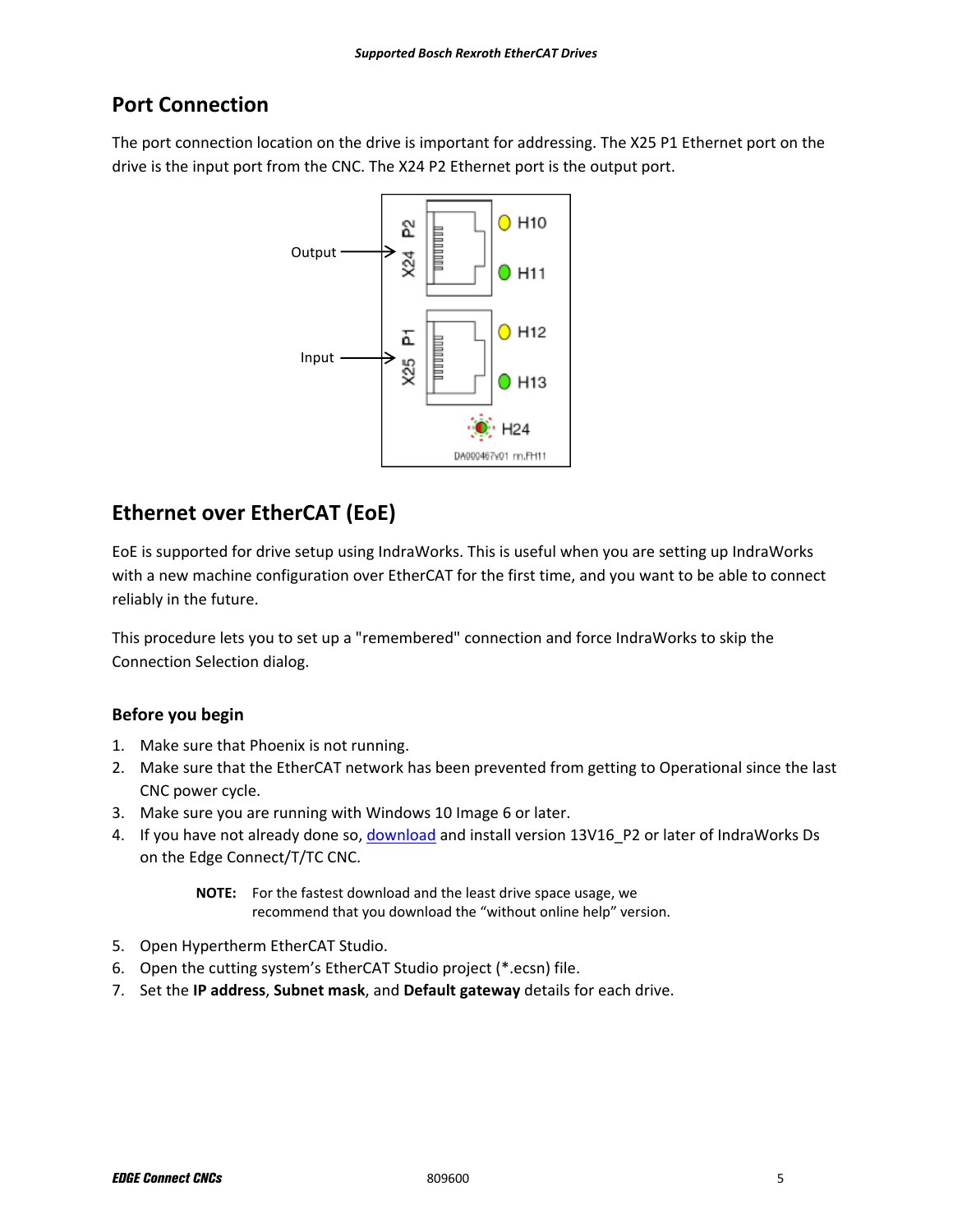| Slave 2 (IndraDrive MPB18)<br>Ėŀ<br>. 间<br>EoE<br>Slave 3 (IndraDrive MPB18)<br>÷ŀ<br>- 间<br>Port type<br>间<br>Slave 4 (IndraDrive MPB18)<br>Ėŀ<br><b>●</b> IP port<br>Switch port<br>Slave 5 (IndraDrive MPB18)<br>Slave 6 (IndraDrive MPB18)<br>≑ …<br>间<br>IP port settings<br>O Obtain an IP address automatically (DHCP)<br>Use the following IP address:<br>IP address:<br>$192$ $168$ $0$ $168$<br>$\overline{1}$<br>255 . 255 . 255 .<br>$\mathbf{0}$<br>Subnet mask:<br>192 . 168 . 0 . 254<br>Default gateway:<br>$0 \t 0 \t 0 \t 0 \t 0$<br><b>DNS</b> server:<br>DNS name:<br>F5-DA-2C-89-09-E7<br>MAC address:<br>Device supports time stamping using the DC time stamp | EoE192cart<br>E-M<br>白 <b>图</b> Master 1<br>Slave 1 (HTA OPPanel)<br>由一间 | Mailbox<br>FMMU/SM<br>Variables<br>Init commands<br><b>Distributed Clock</b><br>Slave<br>Settings EoE<br>SoF |  |
|--------------------------------------------------------------------------------------------------------------------------------------------------------------------------------------------------------------------------------------------------------------------------------------------------------------------------------------------------------------------------------------------------------------------------------------------------------------------------------------------------------------------------------------------------------------------------------------------------------------------------------------------------------------------------------------|--------------------------------------------------------------------------|--------------------------------------------------------------------------------------------------------------|--|
|                                                                                                                                                                                                                                                                                                                                                                                                                                                                                                                                                                                                                                                                                      |                                                                          |                                                                                                              |  |
|                                                                                                                                                                                                                                                                                                                                                                                                                                                                                                                                                                                                                                                                                      |                                                                          |                                                                                                              |  |
|                                                                                                                                                                                                                                                                                                                                                                                                                                                                                                                                                                                                                                                                                      |                                                                          |                                                                                                              |  |
| $\left  \cdot \right $ 0 Warning(s)         3 Message(s)  <br>Ha Categorized   Acknowledge   Clear<br>$\bigwedge$ 0 Error(s)                                                                                                                                                                                                                                                                                                                                                                                                                                                                                                                                                         |                                                                          |                                                                                                              |  |

- 8. Export the XML file for use at Phoenix startup.
- 9. Bring the Master to **Pre‐Operational** to set the IP addresses within the drives.

| E Fig. EoE192cart<br>Master 1                                                                            | State<br>Process Image   Statistics   Cyclic  <br><b>Distributed Clocks</b><br>Master                                                                                      |                  |
|----------------------------------------------------------------------------------------------------------|----------------------------------------------------------------------------------------------------------------------------------------------------------------------------|------------------|
| 画 n Slave 1 (HTA OPPanel)                                                                                | EtherCAT state machine                                                                                                                                                     |                  |
| - n Slave 2 (IndraDrive MPB18)<br>Ėŀ<br>Slave 3 (IndraDrive MPB18)<br>Ėŀ                                 | Current state                                                                                                                                                              | Init             |
| Slave 4 (IndraDrive MPB18)<br>Ėŀ                                                                         | PRE OPERATIONAL                                                                                                                                                            | Pre-Operational  |
| - n Slave 5 (IndraDrive MPB18)<br>Ėŀ<br>主 • 1 Slave 6 (IndraDrive MPB18)                                 | Requested state                                                                                                                                                            | Safe-Operational |
|                                                                                                          | PRE OPERATIONAL                                                                                                                                                            | Operational      |
|                                                                                                          |                                                                                                                                                                            | Bootstrap        |
|                                                                                                          | Connection lost<br>٥<br>Wrong configuration<br>Slave to slave communication timeout<br><b>O</b> Default input values<br>Watchdog timeout<br>Wrong Outputs<br>Network state |                  |
| 1 Error(s)   $\left  \cdot \right $ 4 Warning(s)  <br>$\left\  \left( i \right)$ 6 Message(s) $\right\ $ | E Categorized V Acknowledge   Clear                                                                                                                                        |                  |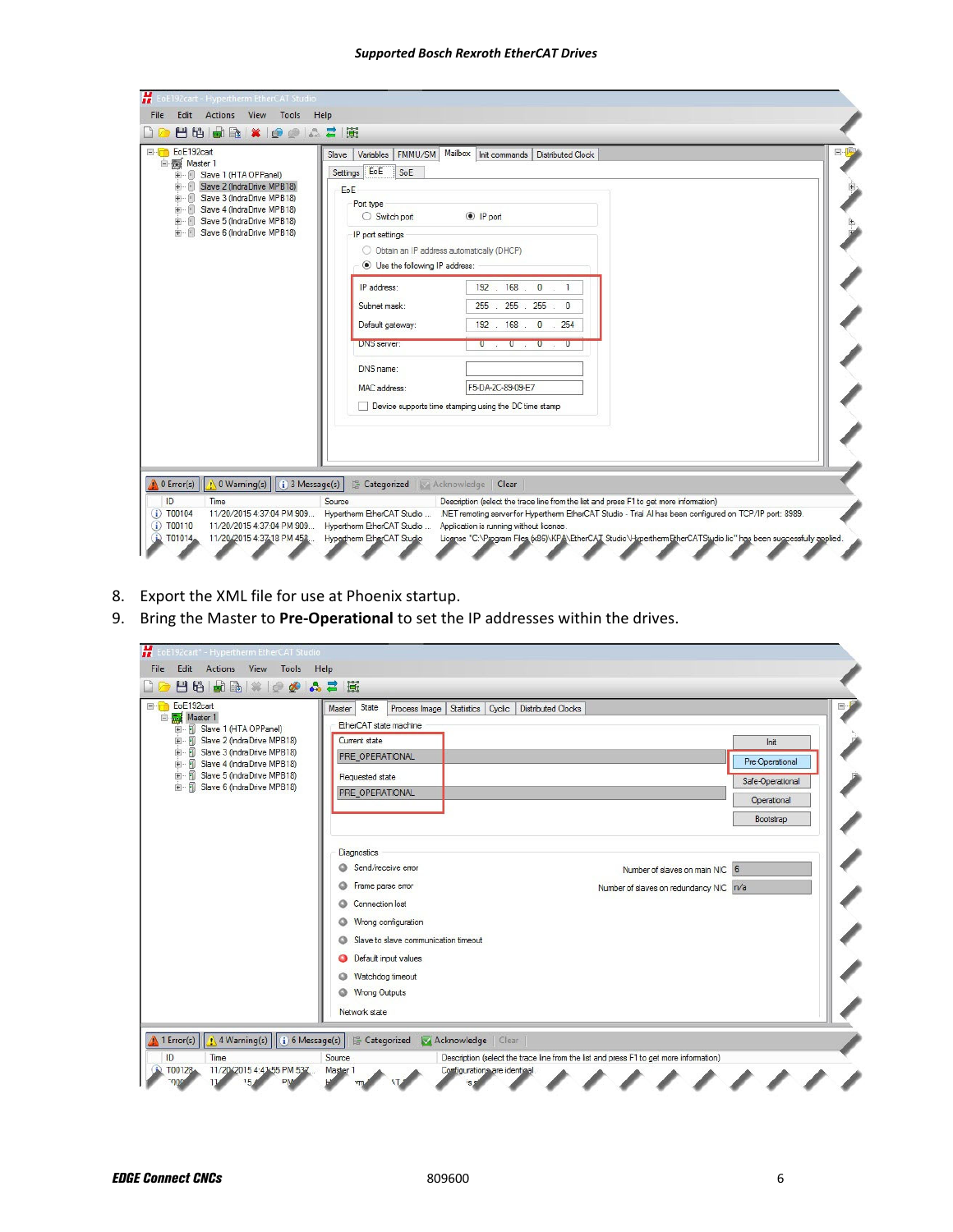- 10. Verify that each drive has the correct IP address by pressing **Enter** 3 times on each drive.
- 11. Cycle power on the drives to make sure IP addresses are retained.
- 12. Bring the Master back to **Pre‐Operational** as per step 9 above.
- 13. Launch the IndraWorks **Connection Selection** and then **Browse** for drives.

| Network search     | IP address search      | Serial<br>Third-party control unit<br>Oflline |              |                 |                     |
|--------------------|------------------------|-----------------------------------------------|--------------|-----------------|---------------------|
| <b>Browse</b> from | 192, 168, 0, 1         | $\vee$                                        |              |                 | <b>Browse</b>       |
| $\sqrt{10}$        | 192 168 0 5 V          |                                               |              |                 | Network Connections |
| IP address         | Application type       | Firmware                                      | Serial No.   | <b>Identify</b> | Connect             |
| 192.168.0.1        | <b>Transverse Axis</b> | FWA-INDRV*-MPB-18V10-D5-1-NNN-NN              | HCS011-12250 |                 | ✔                   |
| 192.168.0.2        | Rail Axis              | FWA-INDRV*-MPB-18V10-D5-1-NNN-NN              | HCS011-12246 |                 | $\checkmark$        |
| 192.168.0.3        | DG Axis                | FWA-INDRV*-MPB-18V10-D5-1-NNN-NN              | HCS011-12261 |                 | $\checkmark$        |
| 192 168 0 4        | <b>THC</b>             | FWA-INDRV*-MPB-18V10-D5-1-NNN-NN              | HCS011-12262 |                 | $\checkmark$        |
| 192.168.0.5        | <b>X Axis</b>          | FWA-INDRV*-MPB-18V10-D5-1-NNN-NN              | HCS011-12249 |                 | ✓                   |
|                    | Settings               |                                               |              | ◡               | Connect all         |
|                    |                        |                                               |              |                 | Connect none        |

14. Click **OK** once the drives are found.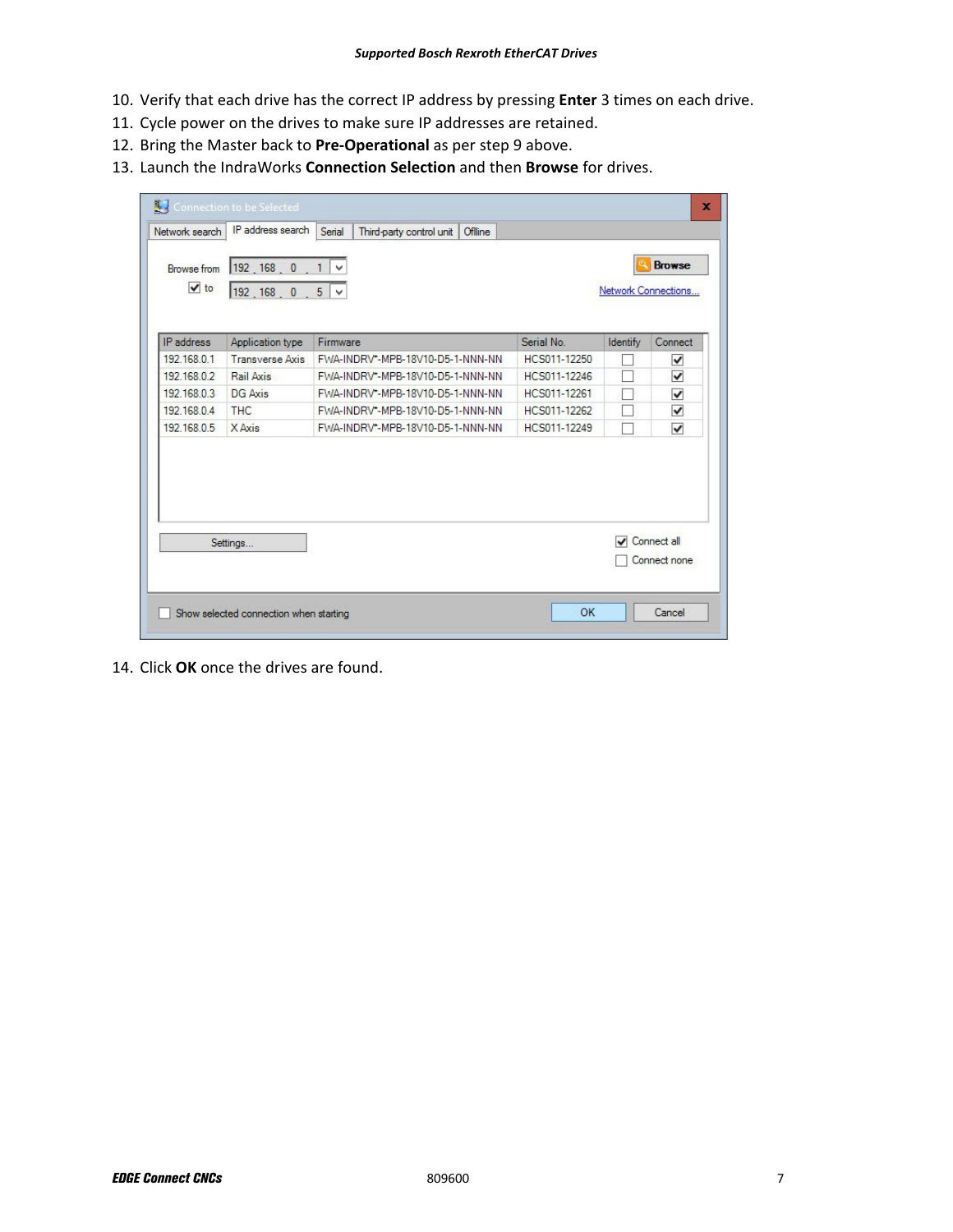| Options                                                                |                                                                      | ×                                                                           |
|------------------------------------------------------------------------|----------------------------------------------------------------------|-----------------------------------------------------------------------------|
| - Environment<br>--- Establishment of Connectio<br>Connection Settings | Behavior at start of Ds<br>Restore last connection<br>Network search | Show connections to be selected<br>Auto search when opening                 |
|                                                                        | IP address search<br>Ping timeout:<br>Time span between pings:       | 300<br>ms<br>100<br>ms<br>Automatically ping the first address when opening |
|                                                                        | Third-party control unit                                             |                                                                             |
|                                                                        | Type:                                                                | User-defined<br>v                                                           |
| $\overline{\phantom{a}}$<br>Ш<br>$\rightarrow$                         |                                                                      | Reset All<br>Advanced                                                       |
|                                                                        |                                                                      | OK<br>Cancel                                                                |

- 15. Once you have a good connection to all the drives, make the following changes in IndraWorks to make sure that you get all the drives connected later when Phoenix is running:
	- Turn off the **Show connections to be selected** option.
	- Increase the **Ping timeout** to **300** ms. If necessary, increase **Ping timeout** to **500** ms.

16. Close Hypertherm EtherCAT Studio and IndraWorks Ds.

- 17. Start Phoenix and bring the EtherCAT network to **Operational**, then disable the drives.
- 18. Open IndraWorks Ds. The drives will now automatically connect to IndraWorks Ds every time.

### **If you still have problems**

- It can be helpful to reset the drive(s) by powering down and rebooting (and unplugging the fuses for the drive(s) that do not connect), and then re‐connecting.
- After a clean boot, do not run Phoenix until the connection has been established with Hypertherm EtherCAT Studio and IndraWorks Ds as shown above.
- Do not proceed past the Pre-Operational state until the connection has been fully established via IndraWorks Ds and saved as outlined above.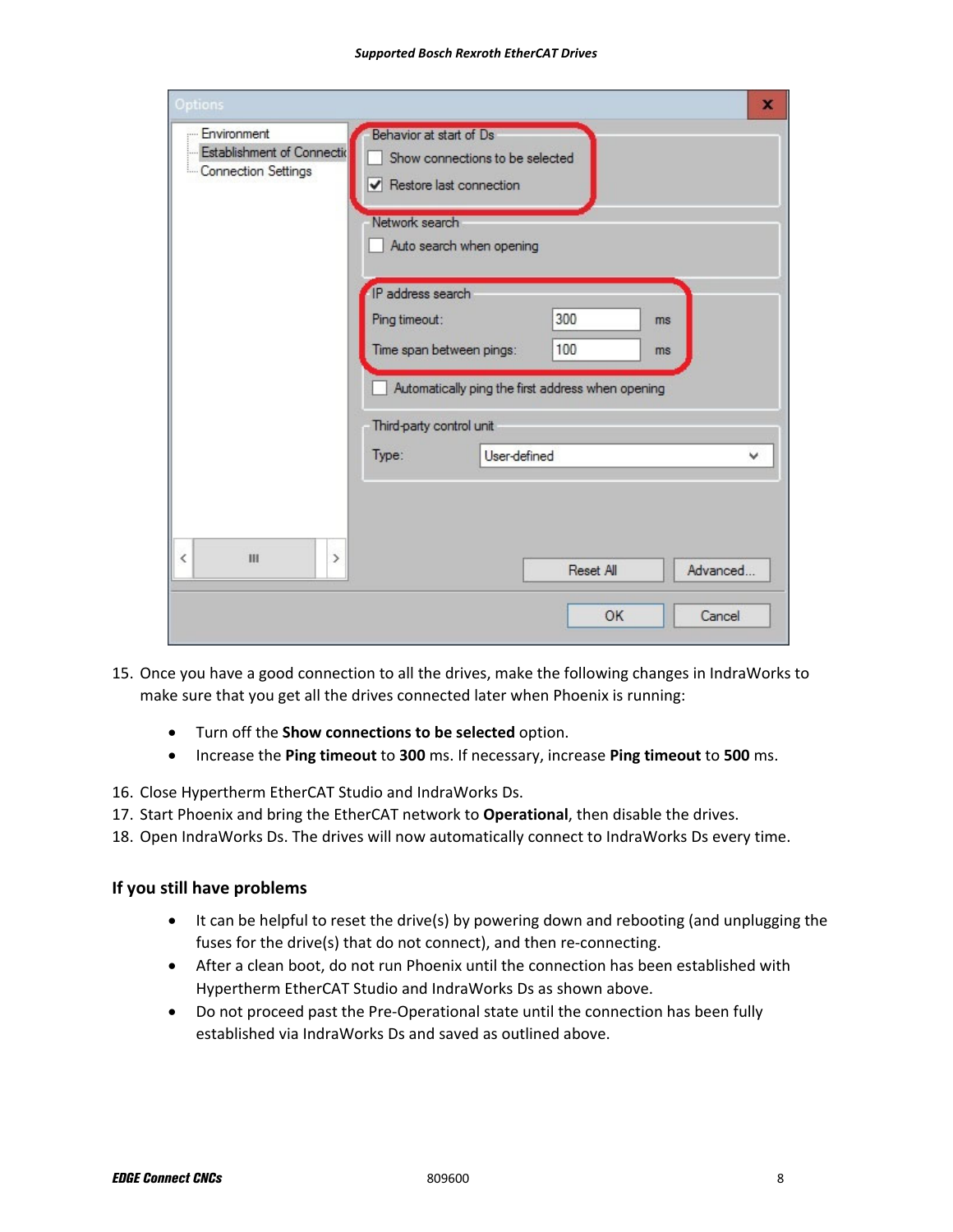### **EoE reliability fix**

The Hypertherm EtherCAT studio randomly assigns a mac address to each EoE slave. Unreliable operation will occur if an odd number is assigned to the first octet because an odd number in the first octet indicates a multicast address.

For reliable operation set the first Octet to an even number such as 02. You can set the upper octet for each drive to the same even number.

### 1. Open Hypertherm Studio

| Untitled* - Hypertherm EtherCAT Studio                                                                                                                                                                                                                                                                                                                                                                                                                                                                                                                                                                                                                                                                                                                                                                               |                                                                                                                                                                                                                                                                                                                                                                                                        | - | σ<br>$\mathbf{x}$ |
|----------------------------------------------------------------------------------------------------------------------------------------------------------------------------------------------------------------------------------------------------------------------------------------------------------------------------------------------------------------------------------------------------------------------------------------------------------------------------------------------------------------------------------------------------------------------------------------------------------------------------------------------------------------------------------------------------------------------------------------------------------------------------------------------------------------------|--------------------------------------------------------------------------------------------------------------------------------------------------------------------------------------------------------------------------------------------------------------------------------------------------------------------------------------------------------------------------------------------------------|---|-------------------|
| File Edit Actions View Tools Help                                                                                                                                                                                                                                                                                                                                                                                                                                                                                                                                                                                                                                                                                                                                                                                    |                                                                                                                                                                                                                                                                                                                                                                                                        |   |                   |
| 出出国国 *   @ ◎   △ 〓   蛋<br>n                                                                                                                                                                                                                                                                                                                                                                                                                                                                                                                                                                                                                                                                                                                                                                                          |                                                                                                                                                                                                                                                                                                                                                                                                        |   |                   |
| E-Pa Lintitled<br>Slave Variables FMMU/SN Mailbox nit commands Distributed Clock<br>Master 1<br>EoE<br>50E<br>Setting<br>$\bullet$<br><b>CALCO III Stave 1</b> (IndraDrive MPB18)<br>由一间 Slave 2 (IndraDrive MPB18)<br>EoE<br>由一间 Slave 3 (IndraDrive MPB18)<br>Port type<br>由 图 Slave 4 (IndraDrive MPB18)<br><sup>O</sup> IP port<br>○ Switch port<br><b>Cause 5 Andre Drive MPR181</b><br>Slave 6 (IndraDrive MPB18)<br>IP port settings<br>O Obtain an IP address automatically (DHCP)<br><b>O</b> Use the following IP address:<br>IP address:<br>$0 \t 0 \t 0 \t 0 \t 0$<br>$0 \t 0 \t 0 \t 0 \t 0 \t 0$<br>Subnet mask:<br>Default gateway:<br>0.0.0.0.0<br>$0 \t 0 \t 0 \t 0 \t 0$<br>DNS server:<br>DNS name:<br>C3 E5-94-3B-E0-07<br>MAC address:<br>Device supports time stamping using the DC time stamp | Slaves Library<br>El <b>Elion</b> Beckhoff Automation GmbH<br><b>E</b> Bosch Rexroth AG<br><b>E</b> Delta Electronics, Inc.<br>Hypertherm Inc.<br>ia R koenig-pa GmbH<br><b>E-BIR</b> Kollmorgen<br><b>El-8</b> Mitsubishi Electric Corporation Nagoya Works<br><b>E</b> Panasonic Corporation, Appliances Company<br>H. WAGO Kontakttechnik GmbH & Co. KG<br><b>Fig.</b> Yaskawa Electric Corporation |   |                   |
| 1 0 Warning(s) 1 0 Message(s)   E Categorized   Acknowledge   Clear<br>$\bigwedge$ 0 Error(s)                                                                                                                                                                                                                                                                                                                                                                                                                                                                                                                                                                                                                                                                                                                        |                                                                                                                                                                                                                                                                                                                                                                                                        |   |                   |
| ID<br>Time<br>Source                                                                                                                                                                                                                                                                                                                                                                                                                                                                                                                                                                                                                                                                                                                                                                                                 | Description (select the trace line from the list and press F1 to get more information)                                                                                                                                                                                                                                                                                                                 |   |                   |
|                                                                                                                                                                                                                                                                                                                                                                                                                                                                                                                                                                                                                                                                                                                                                                                                                      |                                                                                                                                                                                                                                                                                                                                                                                                        |   |                   |
| Master Output   Emergency   Watch<br><b>Studio Output</b>                                                                                                                                                                                                                                                                                                                                                                                                                                                                                                                                                                                                                                                                                                                                                            |                                                                                                                                                                                                                                                                                                                                                                                                        |   |                   |
| Ready                                                                                                                                                                                                                                                                                                                                                                                                                                                                                                                                                                                                                                                                                                                                                                                                                |                                                                                                                                                                                                                                                                                                                                                                                                        |   |                   |

- 2. Under the master, select the slave you want to change
- 3. Click the mailbox tab
- 4. Click the EoE tab
- 5. Under MAC address, change the first octet from an odd number to an even number
- 6. Repeat this process for any other slaves where the first octet is an odd number
- 7. To save the changes, create your XML file and export it to the C:/Phoenix directory

### Example:

If the MAC address is 0B‐05‐F7‐F9‐89‐9C, the first octet 0B is an odd number. 0B in hexidecimal is 11 in decimal, so the slave might not respond. If you changed the first octet to 0C (12) that would make this MAC address functional. A simple way to do it is make all the MAC addresses start with 02 for each slave and keep the remaining numbers that were auto assigned.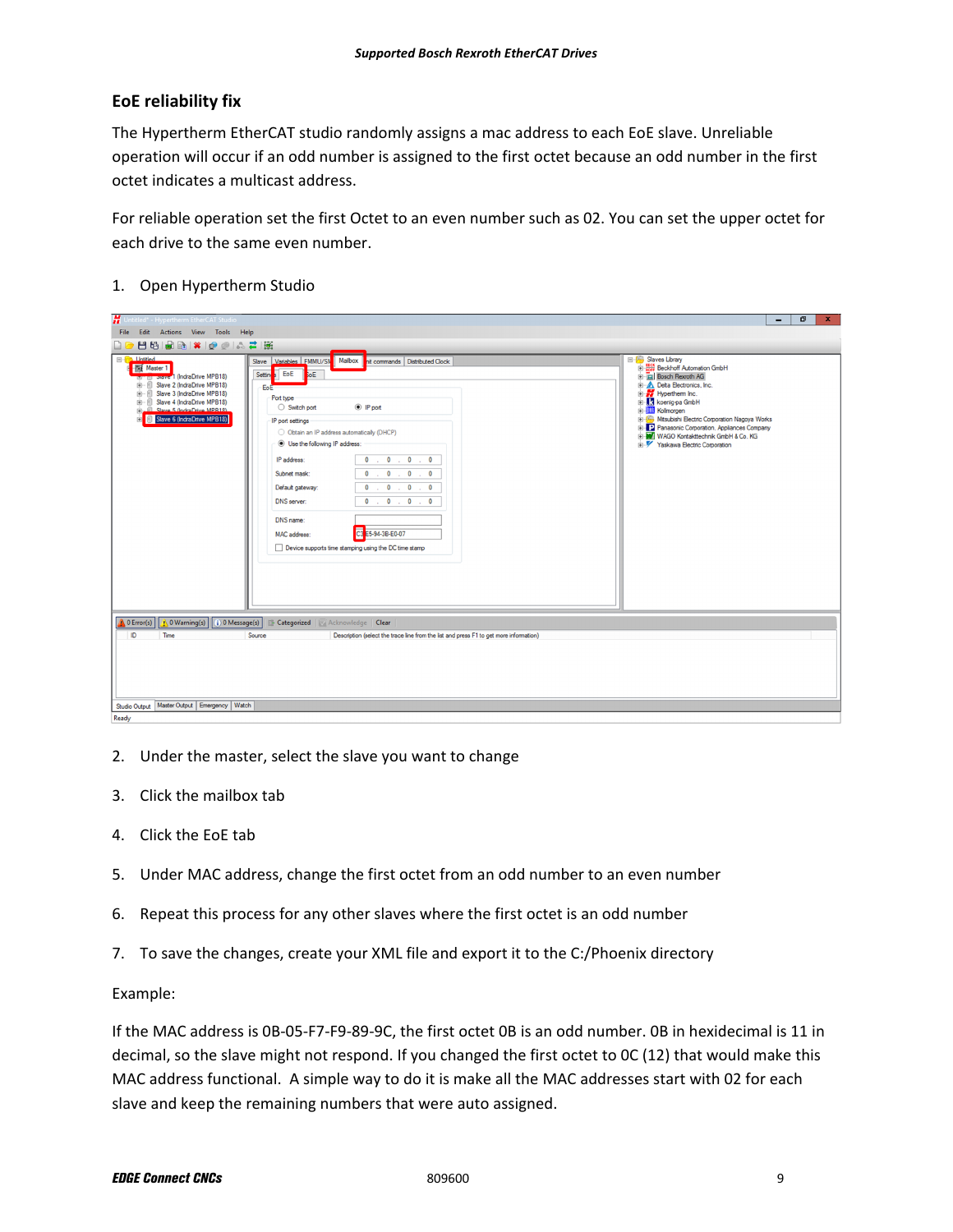### **Scaling and units settings**

**NOTE:** Phoenix does not support the EU numbering format of using decimal points (periods) as numerical separators. Using decimal points as numerical separators will result in incorrect settings. Example: Correct ‐ 200,000.00 = Two hundred thousand

Incorrect ‐ 200.000,00 = Two hundred

For Bosch drive setup, first you enter your desired **Encoder Counts per mm (inch)** in Phoenix. Based on your desired encoder counts, you calculate the position resolution for the drives. Then you use the Bosch Rexroth IndraWorks Ds software to program the drives with the mechanical characteristics of the cutting machine.

In this example, your desired encoder counts are 5.000 counts per millimeter (100,000 counts per inch).

In IndraWorks, set the following parameters on the **Scaling / Units Extended** screen:

| <b>Scaling Parameter</b> | <b>Settings</b>                                                        |                                                                                                                                                                                     |
|--------------------------|------------------------------------------------------------------------|-------------------------------------------------------------------------------------------------------------------------------------------------------------------------------------|
| Position                 | Linear<br>٠<br>Absolute<br>Load reference<br>$\bullet$<br>User-defined | Resolution / Unit: 0,0002 mm<br>(0.00001 in. for English)<br>Factor: 2 for metric<br>(1 for English)<br>Exponent: -7 for metric<br>(-5 for English)                                 |
| Velocity                 | Linear<br>$\bullet$<br>Load reference<br>$\bullet$<br>User-defined     | Resolution / Unit: 0,002 mm/min<br>(0.0001 in/min for English)<br>Factor: 2 for metric<br>(1 for English)<br>Exponent: -6 for metric<br>(-4 for English)                            |
| Acceleration             | Linear<br>$\bullet$<br>Load reference<br>$\bullet$<br>User-defined     | Resolution / Unit: 0,02 mm/s <sup>2</sup><br>$(0.001 \text{ in/s}^2 \text{ for English})$<br>Factor: 2 for metric<br>(1 for English)<br>Exponent: -5 for metric<br>(-3 for English) |

### **NOTE:**

- Once you enter Resolution / Unit, IndraWorks calculates Factor and Exponent for you.
- To determine the position Resolution / Unit, take the inverse (1/X) of the desired encoder counts.
	- o Metric example: If you want 5.000 encoder counts per mm, the position resolution is 0,0002 (1/5.000=0,0002)